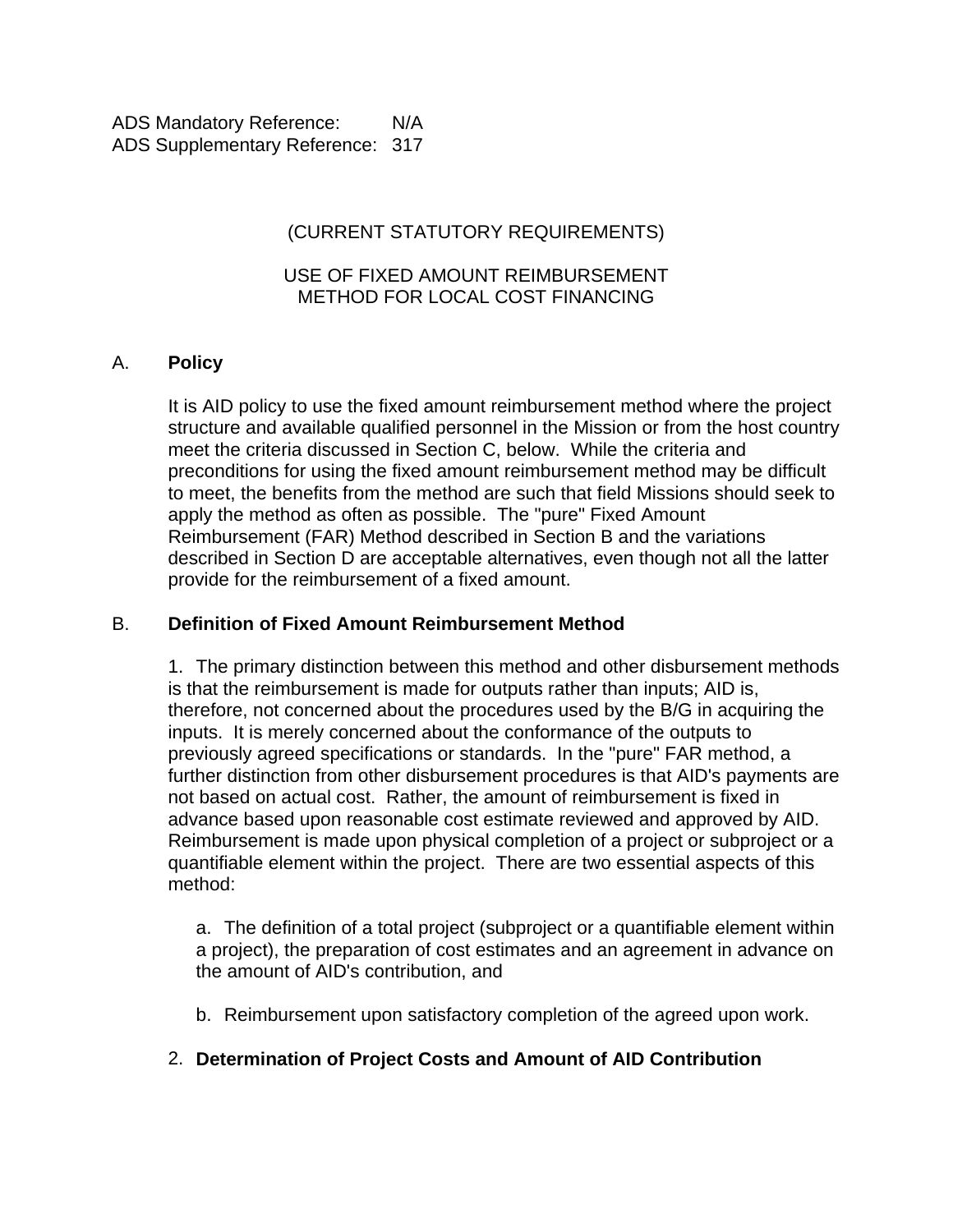a. The recipient government and AID identify the project for which U.S. assistance is desired, together with estimated financial requirements for the total project as well as subprojects. The recipient government may include in it estimates of costs and amount for inflation for the expected time period for project implementation not to exceed two years, based on available information and study. The recipient government submits design specifications and cost estimates for review and approval by AID.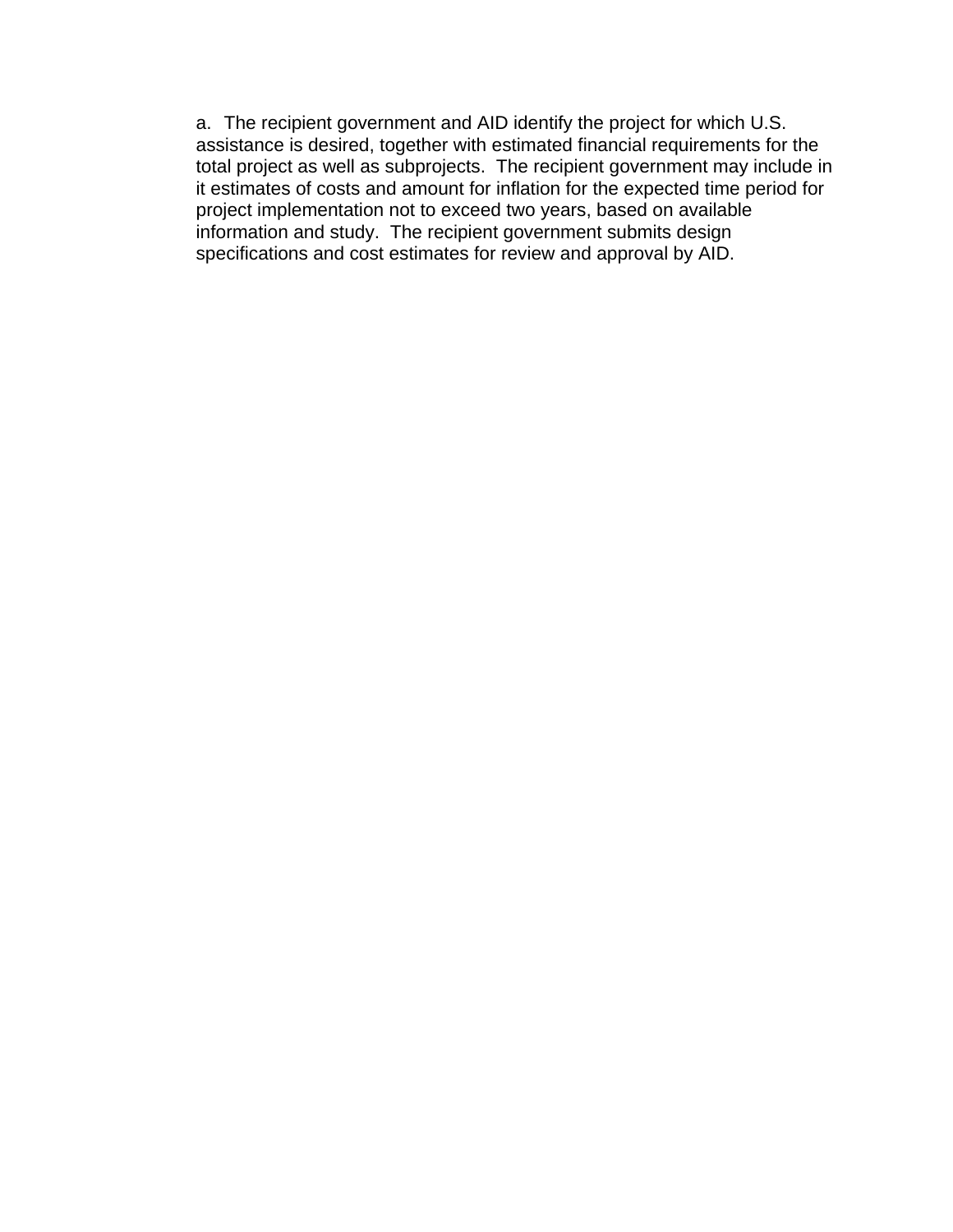b. AID determines the amount of its contribution to the total project and the allocation of its contribution to specific subprojects and/or elements.

The amount of AID's contribution to the total project will be controlling. If unforeseen cost increases are encountered, these will be borne by the recipient. If costs are less than those estimated, AID's contribution will not be reduced.

## 3. **Reimbursement Method**

The recipient government using its own funds proceeds with implementation of the project. The AID Mission, with its own staff or consultants, monitors and conducts periodic inspections to satisfy itself that the project is being implemented in accord with agreed specifications in order to facilitate final inspection and acceptance. When the project, subproject or element has been completed, AID makes a final inspection and if acceptable AID reimburses the recipient the agreed amount for the project, subproject or element. (See: C. **Criteria and Procedures** for description of subproject or element.)

## C. **Criteria and Procedures**

1. Based on AID experience to date it has been concluded that the fixed amount reimbursement method can be successfully utilized for many AID-financed projects, capital or noncapital. However, because of the financial burdens placed on the executing agency, the fixed amount reimbursement method seems to be the most appropriate for low cost, short-term projects (generally two years or less), or projects which can be made divisible into segments small enough to enable the executing agency to complete subprojects or quantified elements within the project, before receiving AID disbursement. Subprojects or elements should be generally of such nature that they may be completed on no more than 9 to 12 month from the date of initiation of work.

2. Subprojects or elements should be self-sustaining units that will be useful and desirable in their own right, regardless of whether other subprojects or elements are completed.

3. The reimbursement method lends itself particularly well to projects under which a large number of physically separate construction activities are to be carried out, or where a specific quantity of a commodity (such as textbooks) are to be produced.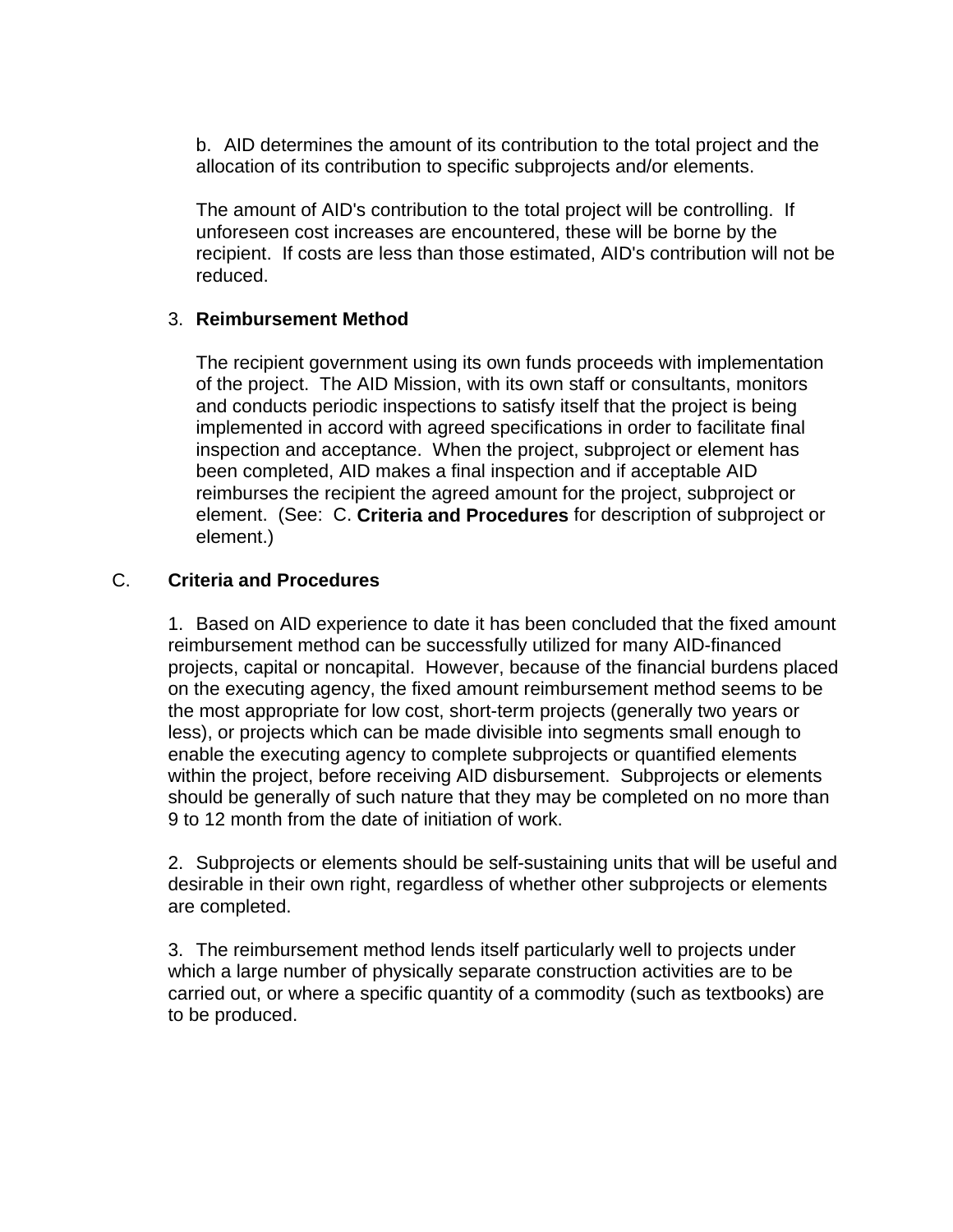4. Where AID disbursements are not related to identifiable goods or services but to other criteria, such as budgetary or administrative performance, the fixed amount reimbursement method is not applicable.

5. It is particularly import that the Mission assure itself that the recipient organization has sufficient qualified staff and experience to proceed with effective implementation of the project.

6. Use of the fixed amount reimbursement method requires that the Mission either through its own staff or through contract can provide periodic inspections of the project as well as certification that the subprojects or elements have been completed in accordance with plans and specifications. As AID reimbursement is based upon completed subprojects rather than actual costs, saving from the estimated costs will accrue to the recipient country or organization. It is, therefore, particularly important that attention be given to guaranteeing that the projects be implemented in accordance with agreed plans and specifications and that any possible collusion between implementing and inspection personnel concerning modifications in inputs be avoided.

7. An important criterion that must be met relates to the requirement that AID make a determination that a subproject or element has been completed prior to reimbursement. It is quite probable that there will be cases where this determination will not be appropriate due to a failure to meet previously agreed upon specifications. In such cases reimbursement must be refused. It is necessary that the Mission carefully evaluate the implications of such action on the relationships between AID and the host government. The host country should be fully apprised of the risk involved in the procedures that will be followed before deciding to use the fixed amount reimbursement system.

8. The fixed amount reimbursement method assumes that the recipient country and organization has sufficient financial resources to provide necessary working capital so that delays in reimbursement until completion of a subproject or element will not have a detrimental effect on project implementation. The Mission should thoroughly analyze the financial standing and resources and budgetary procedures of the recipient organization prior to recommending the use of the fixed amount reimbursement method.

9. The use of this method or of the variations described in Section D, below, should be discussed in the Project Paper. The paper should also explain the method which will be followed to secure local currency resources.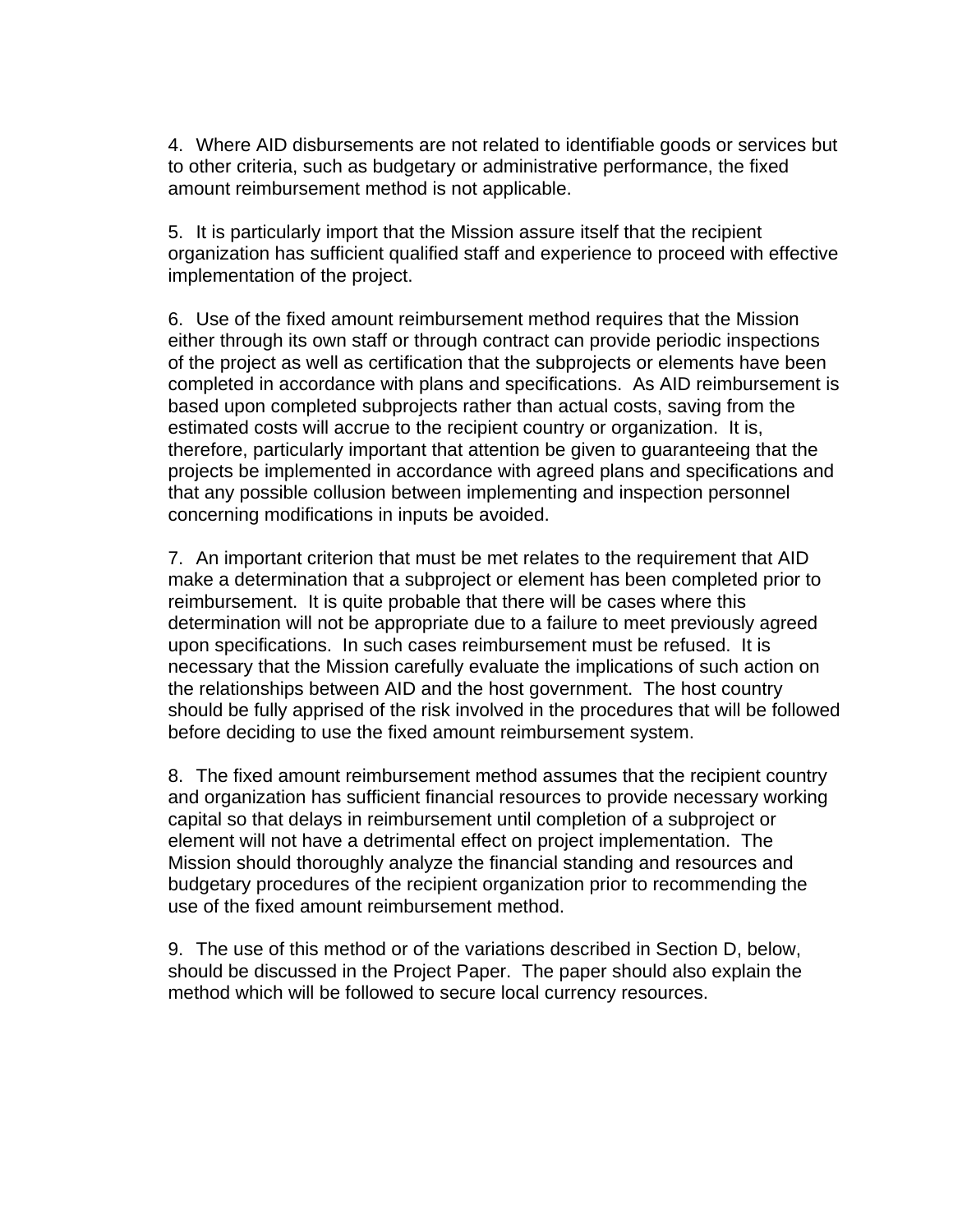#### D. **Alternative Procedures**

There are a number of acceptable variations in reimbursement methods which may be adopted. While these variations differ in important aspects from the fixed amount reimbursement method, their use meets some of the objectives and advantages of the fixed amount reimbursement method. The variations include the following:

## 1. **Advance of AID Funds**

From time to time there will be situations when the host country does not have the budget to provide working capital on a current basis so as to permit projects/subprojects to get underway expeditiously. This may particularly be true in a number of Relatively Least Developed Countries (RLDC's) where budget funds are in short supply. Under these circumstances and following a thorough review of the host country's/recipient's financial position and budgetary procedures, AID could consider advancing funds to permit work to begin. When reimbursement is made for completed subprojects, AID would deduct a pro rata amount from each payment until the advance is completely worked off with final reimbursement. All other criteria and procedures set forth for fixed amount reimbursement (C. above) will apply.

### 2. **Fixed Amount Reimbursement with Escalation Negotiated Periodically**

When inflation is a major problem, AID can consider negotiating periodic increases in its fixed amount contribution to the subproject(s). This arrangement would be most applicable where AID is financing many small subprojects of the same type over a number of years; e.g., construction of 150 schools over a period of two to three years. In this situation, AID would agree to a fixed amount reimbursement for, say, 50 schools to be completed during the first year and renegotiate the fixed amount contribution for the schools to be constructed during subsequent years. The advantage of this approach would be to permit AID and the borrower to price project costs more realistically and reach agreement on a realistic fixed amount contribution. It would avoid including substantial escalation in the AID fixed amount contribution. All other criteria and procedures set forth for the fixed amount reimbursement (C. above) will continue to apply.

## 3. **Percentage of Actual Cost Reimbursement**

a. From time to time certain projects financed by AID will not permit completion of design specification at the outset so as to be able to establish reasonable cost estimates for individual subprojects.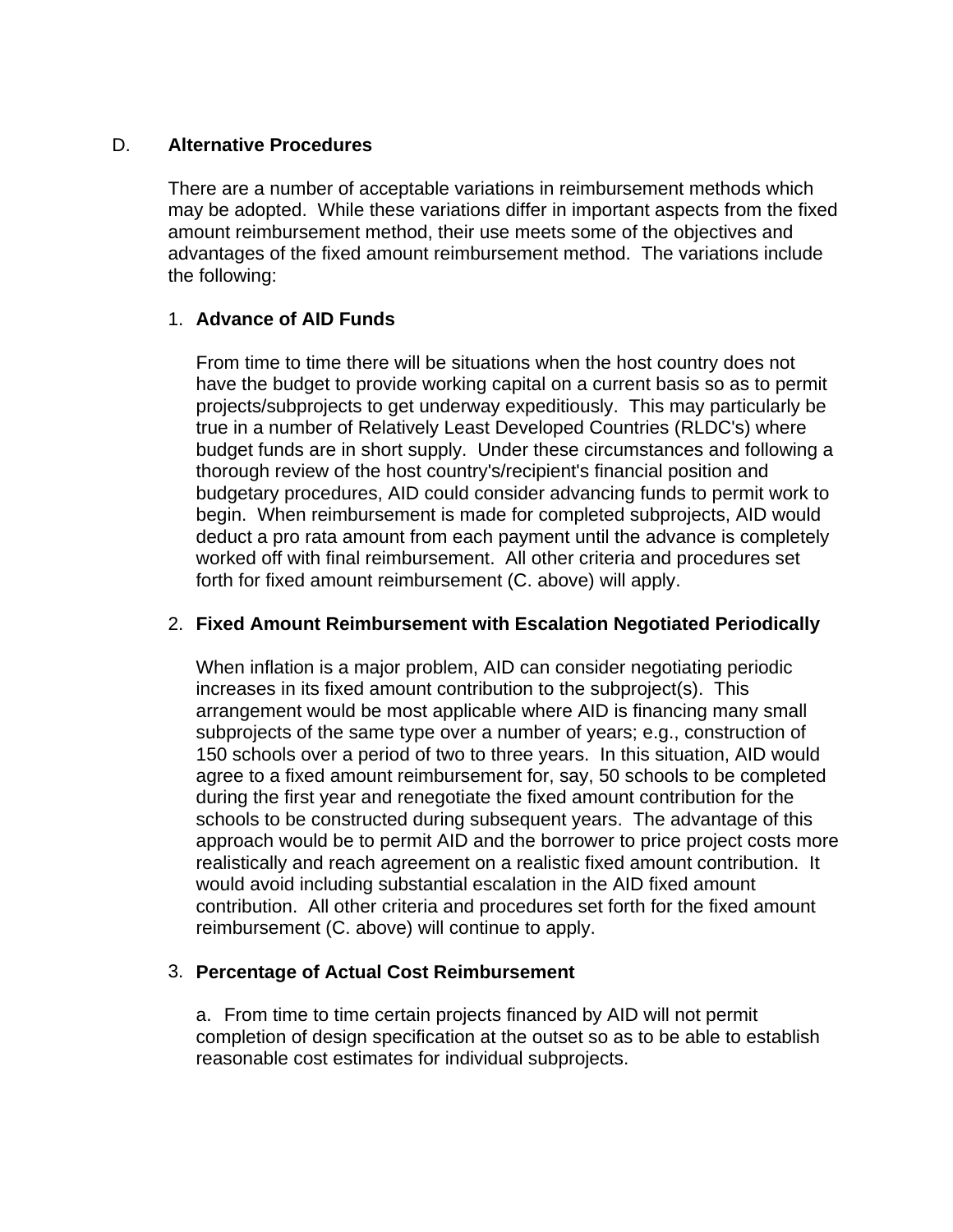For example, a rural works project, which is labor intensive, includes a large number of small diverse subprojects (feeder roads, bridges, small irrigation, etc.) and where many of these subprojects are scattered over a wide geographic area, is a good case in point. Projects of this type do not lend themselves to "fixed amount" reimbursement because design specifications and cost estimates for individual subprojects are made during the life of the project. However, it is possible to identify design criteria and construction procedures which will be used and on which cost estimates will be based. Thus, while the fixed amount reimbursement procedure cannot be applied, AID could reimburse for a fixed percentage of actual costs of completed subprojects. Under these circumstances, the "actual costs" to be shared by AID should be either: 1) defined in the project agreement, which would set forth the elements of costs or, 2) specified as an amount in an Implementation Letter as soon as actual costs can be determined and, following which, would not be subject to revision. For the purposes of defining "actual costs", liquidated damage recoveries by the Host Country (HC), if any, during its administration of the construction activity, need not be netted against total allowable costs. It may be assumed that damages, agreed to in writing and in advance with independent contractors, would not exceed real economic losses suffered by the HC due to construction delays or other contractual nonperformance. Prior to reimbursement AID would require documentation and evidence which would verify actual costs expended for the subproject(s) and a certification by the Borrower that the subproject(s) has been completed in accordance with agreed on design specifications and other criteria. In addition, AID would provide for inspection of the facilities under construction and final inspection of the completed subproject(s). Such inspection could be done on a total or sample basis, depending on our assessment of the capability of the Borrower/implementing agency.

b. At the outset, AID would agree to financing a fixed ratio; e.g., 50% of the actual cost of each subproject completed. If subproject costs increase, AID would be financing a larger amount than expected although the ratio would remain the same. Unless the Borrower is prepared to increase his contribution, cost escalation would lead to a reduction in the number of subprojects financed with AID resources, because AID's contribution to the overall project is fixed.

c. This alternative is not as attractive as the fixed amount reimbursement procedure; however, there are still a number of advantages in its use:

(1) AID's overall dollar commitment to the total project remains the same;